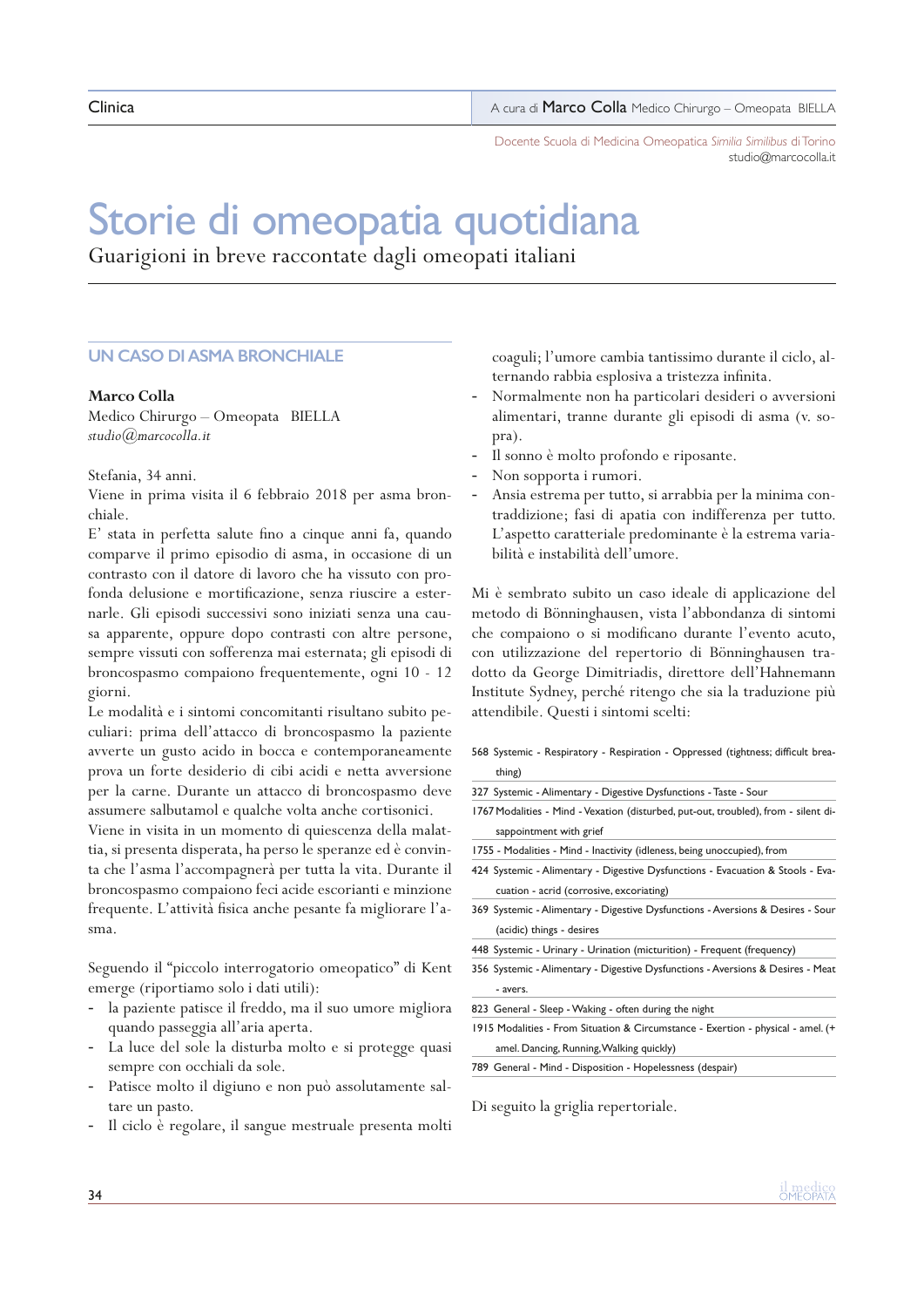| Rubrics                                                                                                                   | Ign. |                          | Sep. Ars. Puls. |        |  |
|---------------------------------------------------------------------------------------------------------------------------|------|--------------------------|-----------------|--------|--|
| 568 Systemic - Respiratory - Respiration - Oppressed (tightness; difficult breathing)                                     |      |                          |                 |        |  |
| 327 Systemic - Alimentary - Digestive Dysfunctions - Taste - Sour                                                         |      | $\mathfrak z$            | 2               |        |  |
| 1767 Modalities - Mind - Vexation (disturbed, put-out, troubled), from - silent disappointment with grief                 |      | $\sim$                   |                 |        |  |
| 1755 Modalities - Mind - Inactivity (idleness, being unoccupied), from                                                    |      | ٠                        | $\sim$          | $\sim$ |  |
| 424 Systemic - Alimentary - Digestive Dysfunctions - Evacuation & Stools - Evacuation - acrid (corrosive, excoriating)    | ÷    | $\overline{\phantom{a}}$ | a               |        |  |
| 369 Systemic - Alimentary - Digestive Dysfunctions - Aversions & Desires - Sour (acidic) things - desires                 |      |                          |                 |        |  |
| 448 Systemic - Urinary - Urination (micturition) - Frequent (frequency)                                                   | з    |                          |                 |        |  |
| 356 Systemic - Alimentary - Digestive Dysfunctions - Aversions & Desires - Meat - avers.                                  |      | з                        | 2               |        |  |
| 823 General - Sleep - Waking - often during the night                                                                     |      | ٠                        |                 |        |  |
| 1915 Modalities - From Situation & Circumstance - Exertion - physical - amel. (+ amel. Dancing, Running, Walking quickly) |      |                          |                 |        |  |
| 789 General - Mind - Disposition - Hopelessness (despair)                                                                 | 4    | 2                        |                 |        |  |

Questi sono i sintomi raccolti dall'interrogatorio omeopatico ("sintomi costituzionali" nel periodo di quiescenza):

1698 Modalities - Temperature, Seasons, Weather - Air (ambient, atmosphere) open (fresh-air, outdoors), in - amel. (+ aggr. in Room (indoors))

2015 Modalities - From Situation & Circumstance - Light - sun, of the

1897 Modalities - From Situation & Circumstance - Eating - before (on an empty stomach, fasting)

523 Systemic - Reproductive - Female genitalia - Menstruation - Blood - clotted (coagulated)

2040 Modalities - From Situation & Circumstance - Menstruation - during

817 General - Sleep - Deep (heavy, sound), too

784 General - Mind - Disposition - Changeable (changeability) mood (disposition)

Questa la repertorizzazione dei sintomi "costituzionali".

#### 219 Good appetite; food and drink are relished. [H] 1

220. Great appetite. [H] 2

350. Acrid stools. [H]

432 Menstrual discharge in coagulated masses. [H]

465 Oppression of the chest and respiration (aft. 5h). [H]

466 Tightness of the chest. [HTRA]

- 467 Feeling of anxiety and oppression of the chest wakes him at 12 o'clock at night from sleep; he had to breathe often and deeply, and could only get to sleep after an hour. [HTRA]
- 468 Oppression of the chest after midnight, as if the chest were too narrow, whereby the respiration was impeded (aft. 12h). [H]

470. A tensive pain on the front of the chest when he raises himself straight up (when sitting) (aft. 16h). [H]

472 Aching and pressing on the chest (aft. 7 and 9d). [H]

476 Fulness in the chest. [H]

638 Profound sleep (aft. 3h).3 [H]

| Rubrics                                                                                                                                          | Puls, Ign. | Croc.  |
|--------------------------------------------------------------------------------------------------------------------------------------------------|------------|--------|
| 1698 Modalities - Temperature, Seasons, Weather - Air (ambient, atmosphere) - open (fresh-air, outdoors), in - amel. (* aggr. in Room (indoors)) |            |        |
| 2015 Modalities - From Situation & Circumstance - Light - sun, of the                                                                            |            | $\sim$ |
| 1897 Modalities - From Situation & Circumstance - Eating - before (on an empty stomach, fasting)                                                 |            |        |
| 523 Systemic - Reproductive - Female genitalia - Menstruation - Blood - clotted (coagulated)                                                     |            |        |
| 2040 Modalities - From Situation & Circumstance - Menstruation - during                                                                          |            |        |
| 817 General - Sleep - Deep (heavy, sound), too                                                                                                   |            |        |
| 784 General - Mind - Disposition - Changeable (changeability) mood (disposition)                                                                 |            |        |

Come ci ha insegnato Hahnemann, andiamo a cercare la similitudine dei sintomi del paziente con i sintomi dei rimedi della Materia Medica Pura; maggiore sarà la similitudine tra i sintomi del paziente e quelli della sperimentazione (o quelli tossici) e più rapida, sicura e duratura sarà la guarigione di quei sintomi.

In questo caso vengono estrapolati i sintomi di Ignatia amara dalla Materia Medica di Hahnemann, a dimostrazione della similitudine del rimedio scelto:

| 192 Sour taste of the saliva (a sour taste in the mouth) (aft. 1, 6h). [H] |  |
|----------------------------------------------------------------------------|--|
|----------------------------------------------------------------------------|--|

194 Appetite for sour things (aft. 10h). [H] 26

195 Dislike to wine. [H]

196 Dislike to fruit, and it does not agree (aft. 3h). [H]

197 Appetite for fruit, and it agrees very well (aft. 3, 10, 20h). [H]

217 Increased appetite. [HTRA]

749 Anxiety as if he had done something bad. [H]

| 750. Anxiety of short duration (aft. 1/4 h). [H] |  |
|--------------------------------------------------|--|
|                                                  |  |

751 Anxiety.4 [Grimm, 1.c]

753 Extreme anxiety, which prevents speaking. [H]

754 After exertion of the head, especially in the morning, a hurry of the will; he cannot express himself in talking, write, or do anything as quickly as he wishes; whereby there occurs an anxious behaviour, he makes mistakes in speaking and writing, and does everything awkwardly [ungeschicktes] 5 and needs to be corrected (aft. 20h). [H]

755 Excessively busy: he restlessly sets about doing frst one thing then another. [H]

Comp. 749, 750, 753.

5 Comp.757.

Secondary or curative action after previous opposite state (anorexia).

<sup>2</sup> This kind of bulimia seems to stand in the relation of alternating action with 205, 207, 208, 209, 210, 213, but to be of rarer occurrence.

<sup>3</sup> 37, 638 constitute alternating actions with 639, 647, 648.